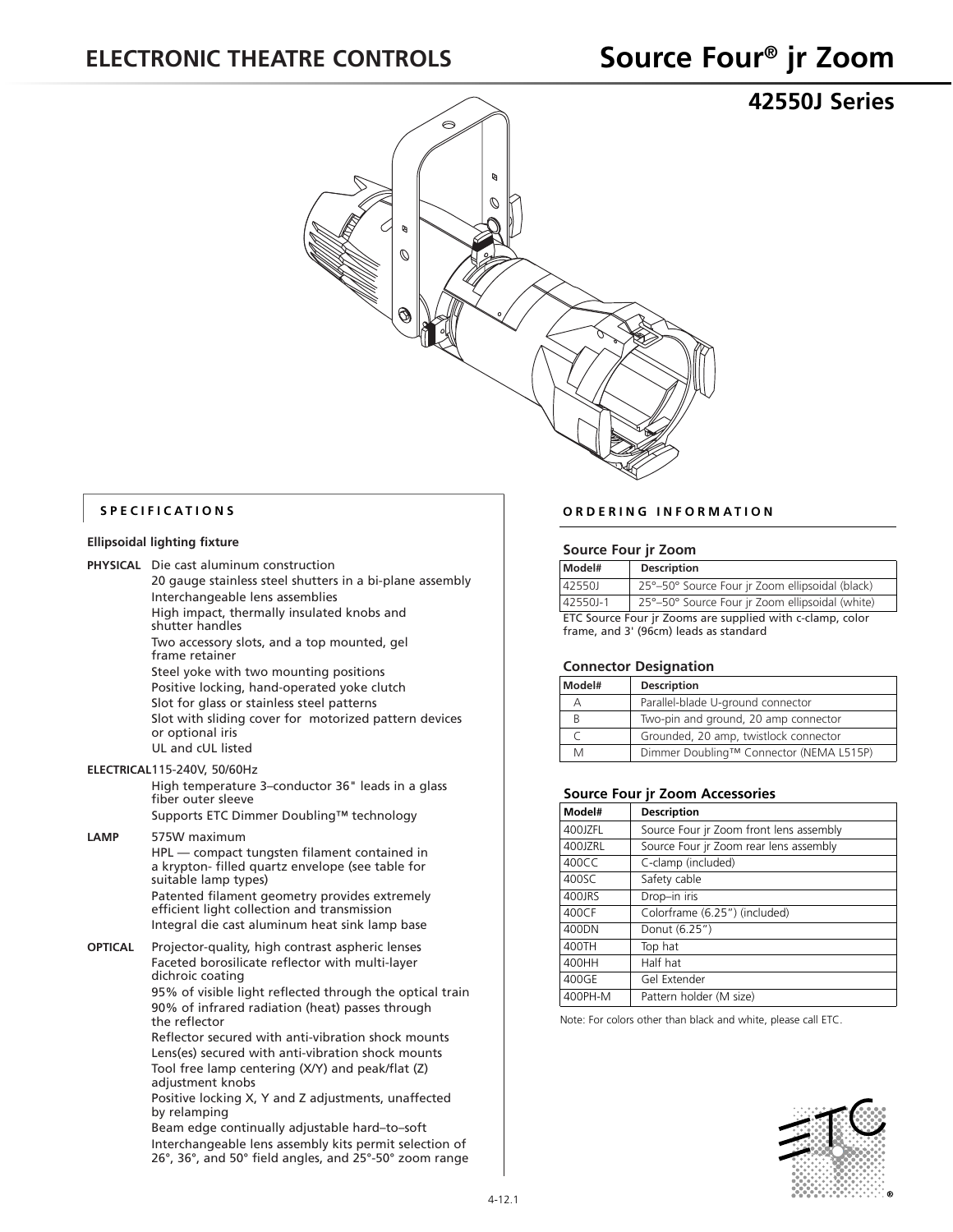#### **PHOTOMETRIC DATA**



### **Source Four jr Zoom (cosine adjusted)**

| Degree | Candlepower | <b>Field Lumens</b> | <b>Efficacy</b> | <b>Efficiency</b> |
|--------|-------------|---------------------|-----------------|-------------------|
| 25°    | 79.200      | 6.500               | 11.3 LPW        | 39.3%             |





# 0 2 4 6 8 10 12 14 16 Degrees

For Field diameter at any distance, multiply distance by .44 For Beam diameter at any distance, multiply distance by .32

For Field diameter at any distance, multiply distance by .65 For Beam diameter at any distance, multiply distance by .43



#### **Source Four jr Zoom (cosine adjusted)**

| Degree | <b>Candlepower</b> | <b>Field Lumens</b> | <b>Efficacy</b> | <b>Efficiency</b> |  |
|--------|--------------------|---------------------|-----------------|-------------------|--|
| 36°    | 43.400             | 020.'               | 12 2 I PW       | 42.5%             |  |



#### **Source Four jr Zoom (cosine adjusted)**

| Degree       | Candlepower | <b>Field Lumens</b> | <b>Efficacy</b> | <b>Efficiency</b> |  |
|--------------|-------------|---------------------|-----------------|-------------------|--|
| $50^{\circ}$ | 25,200      | 7.560               | 13 1 I PW       | 45.8%             |  |



For Field diameter at any distance, multiply distance by .89 For Beam diameter at any distance, multiply distance by .57

#### Metric Conversions: For Meters multiply feet by .3048

For Lux multiply footcandles by 10.76

To determine illumination in footcandles or lux at any throw distance, divide candlepower by distance squared.

For illumination with any lamp, multiply the candlepower of a beam spread by the multiplying factor (mf) shown for that lamp.

All photometric data in this document was prepared using standard production fixtures, and the Prometric™ CCD measurement system. Fixtures were adjusted for cosine distribution, and were tested with a calibrated HPL 575/115V 16,520 lamp at its rated voltage. All data were normalized to nominal lamp lumens.

#### 4-12.2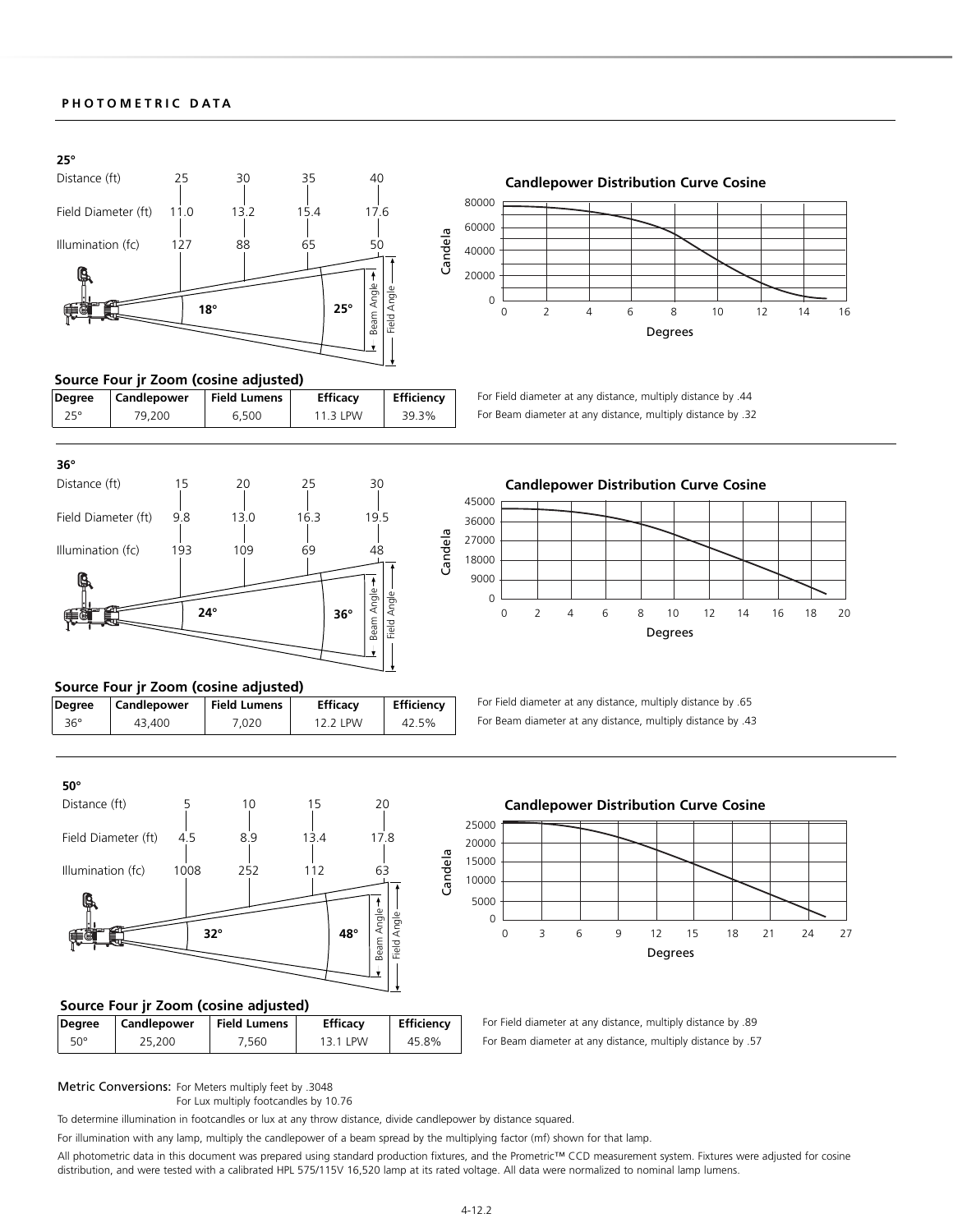

## **42550J Series**



#### **Source Four jr Zoom Weights**

| Model | <b>Fixture Weight*</b> |     | <b>Shipping Weight</b> |     |
|-------|------------------------|-----|------------------------|-----|
|       | lbs                    | kas | lbs                    | kgs |
| 2550° | 10                     | 4.  | 16.5                   |     |

\*Add 2.3 lbs for C-clamp

| Lamp code    | <b>Watts</b> | <b>Volts</b> | Initial<br>Lumens | Color<br>Temp.  | Average<br><b>Rated Life</b> | МF   |
|--------------|--------------|--------------|-------------------|-----------------|------------------------------|------|
| HPL 575/115  | 575          | 115          | 16.520            | $3,250^\circ$   | 300                          | 1.00 |
| HPL 575/115X | 575          | 115          | 12,360            | $3.050^{\circ}$ | 2000                         | 0.76 |
| HPL 575/120  | 575          | 120          | 16,460            | $3,250^\circ$   | 300                          | 1.00 |
| HPL 375/115  | 375          | 115          | 10,540            | $3,200^\circ$   | 300                          | 0.63 |
| HPL 375/115X | 375          | 115          | 8.060             | $3,000^{\circ}$ | 1000                         | 0.49 |
| HPL 550/77*  | 550          | 77           | 16.170            | $3.250^{\circ}$ | 300                          | 1.00 |
| HPL 550/77X* | 550          | 77           | 12,160            | $3,050^\circ$   | 2000                         | 0.76 |
| HPL 575/230  | 575          | 230          | 14.900            | $3.200^{\circ}$ | 400                          | 0.87 |
| HPL 575/240  | 575          | 240          | 14.900            | $3,200^\circ$   | 400                          | 0.87 |
| HPL 575/230X | 575          | 230          | 11.780            | $3,050^\circ$   | 1500                         | 0.70 |
| HPL 575/240X | 575          | 240          | 11.780            | $3,050^\circ$   | 1500                         | 0.74 |
| HPL 375/230X | 375          | 230          | 7,800             | $3,050^\circ$   | 1000                         | 0.47 |
| HPL 375/240X | 375          | 240          | 7.800             | $3,050^\circ$   | 1000                         | 0.47 |

\*77V lamps are intended for use with the ETC Dimmer Doubler™.

**Warning:** Use of lamps other than HPL will void UL/cUL safety approval and product warranty. Source Four jr Zoom is rated for 575W maximum.